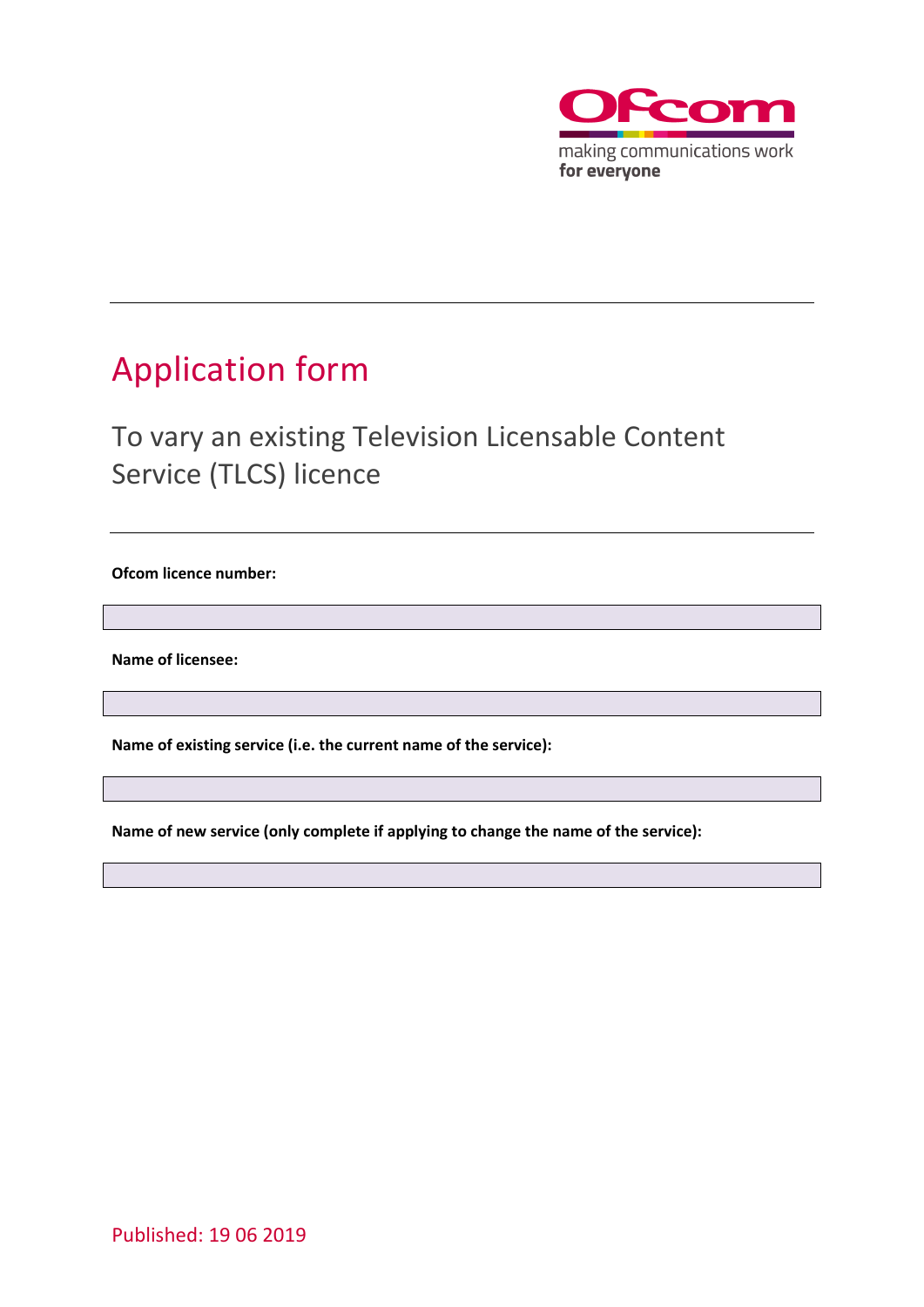## **Contents**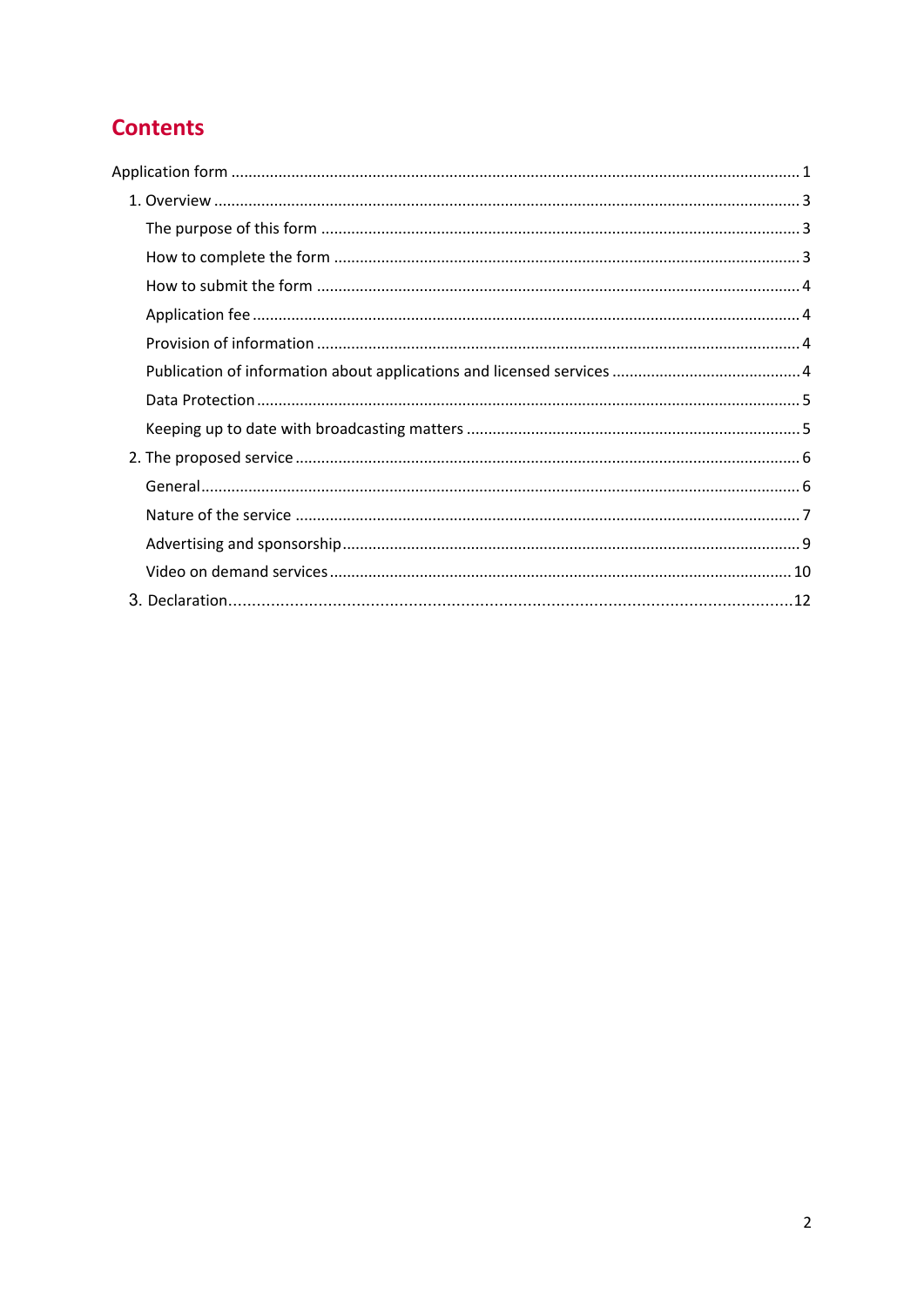# <span id="page-2-0"></span>1. Overview

## <span id="page-2-1"></span>**The purpose of this form**

1.1 You should complete this form if you are applying to vary an existing Television Licensable Content Service (TLCS) licence by, for example, changing the content of the service.

## <span id="page-2-2"></span>**How to complete the form**

- 1.2 Please save the form and complete using the 'Fill & Sign' tool. If completing by hand, please use block capitals and black ink.
- 1.3 Please answer all the questions as fully as possible using extra sheets if required. Sufficient information must be supplied about the licensee and the service to enable Ofcom to consider the application. Ofcom may need to request further details from you before the licence can be varied.
- 1.4 **Ofcom will reject applications made using an old version of the form**.
- 1.5 Ofcom will accept handwritten application forms but they must be filled in using block capitals and black ink.
- 1.6 **Ofcom will reject application forms that are illegible.**
- You must answer all questions in the application form and respond "N/A" to any questions  $1.7$ that do not apply to the applicant.
- 1.8 **Ofcom will reject applications which do not meet the following criteria**:
	- i) The declaration in section 3 of this form must be signed and dated.
	- ii) The person who signs and makes the declaration on behalf of the licensee must be:
	- A director of the company or the company secretary where the licensee is a company.
	- A designated member where the licensee is a Limited Liability Partnership.
	- A partner, where the licensee is a partnership.
	- A member of the organisation's governing body where the licensee is an unincorporated body or association.
	- The individual who is the licensee where the licensee is an individual.
- 1.9 If you are completing the form as an agent, i.e. you are acting on the licensee's behalf, please note that you cannot sign it on your client's behalf, and that the person signing the form needs to have personally checked the truth and completeness of the responses given. If your client wishes you to be Ofcom's main contact in relation to the application, please make this clear in an accompanying letter, and provide evidence of your authority to act on behalf of the licensee. The form should be filled in so as to include information about the licensee, not the agent. If Ofcom has further questions once the application has been submitted, we will direct these to the licensee, not to the agent, but we will accept responses from the agent.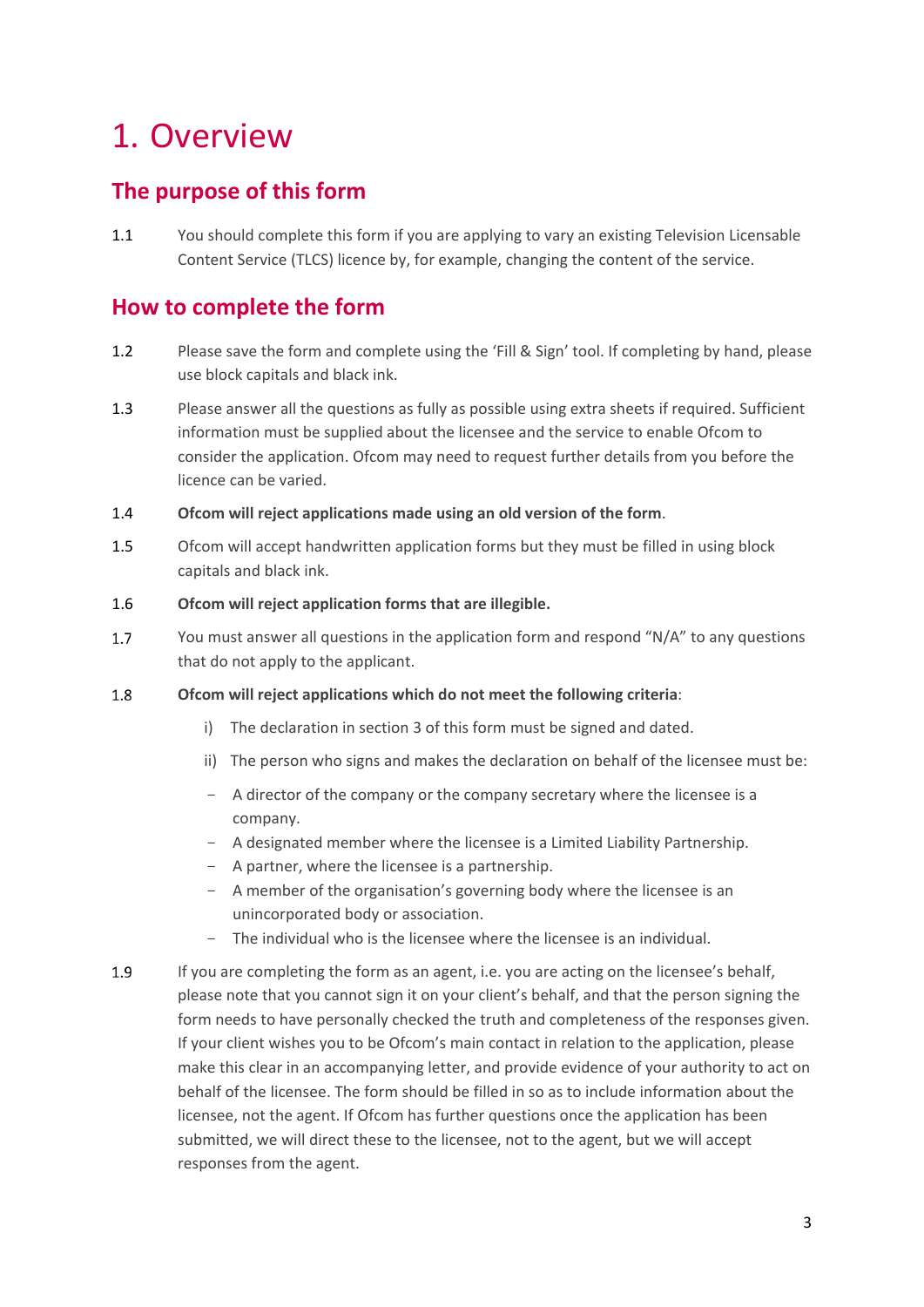## <span id="page-3-0"></span>**How to submit the form**

- 1.10 We prefer application forms and required supporting documents to be submitted by email to **[broadcast.applications@ofcom.org.uk.](mailto:broadcast.applications@ofcom.org.uk)** Handwritten applications and required supporting documents should be scanned and attached to the email.
- 1.11 You should receive an auto-response from [broadcast.applications@ofcom.org.uk](mailto:broadcast.applications@ofcom.org.uk)  confirming that your application has been received by Ofcom. If you do not receive a response, it is likely your application has not been received and you should contact Ofcom's Contact Centre on 0300 123 3333 and ask for the Broadcast Licensing team who will be able to confirm if your application was received.
- 1.12 If the licensee cannot submit the application form and/or the supporting documentation by email, the licensee may submit the application and/or the supporting documentation by post to:

Ofcom Broadcast Licensing Riverside House 2a Southwark Bridge Road London SE1 9HA

1.13 Those licensees who submit their application by post will be sent an acknowledgement by post within five working days.

## <span id="page-3-1"></span>**Application fee**

1.14 No application fee is payable.

## <span id="page-3-2"></span>**Provision of information**

- $1.15$ Ofcom requires complete and accurate information to assess applications. This is so that we can assess your application against statutory criteria, consider whether those involved in the licensee are 'fit and proper' to hold a licence, and determine whether their involvement with other organisations disqualifies them from participation in a licence.
- 1.16 It is an offence under the Broadcasting Act 1996 (as amended) to provide false information or withhold relevant information during the application process, and may be grounds for revocation of a licence subsequently granted.

## <span id="page-3-3"></span>**Publication of information about applications and licensed services**

1.17 When a licence is varied, the name of the service and a brief description of the licensed service will be updated on the Ofcom website. These are the details supplied by the licensee in the application form. If you have any questions about the information that we publish, or there are any changes to this information, you should contact the Broadcast Licensing team by email (broadcast.licensing@ofcom.org.uk).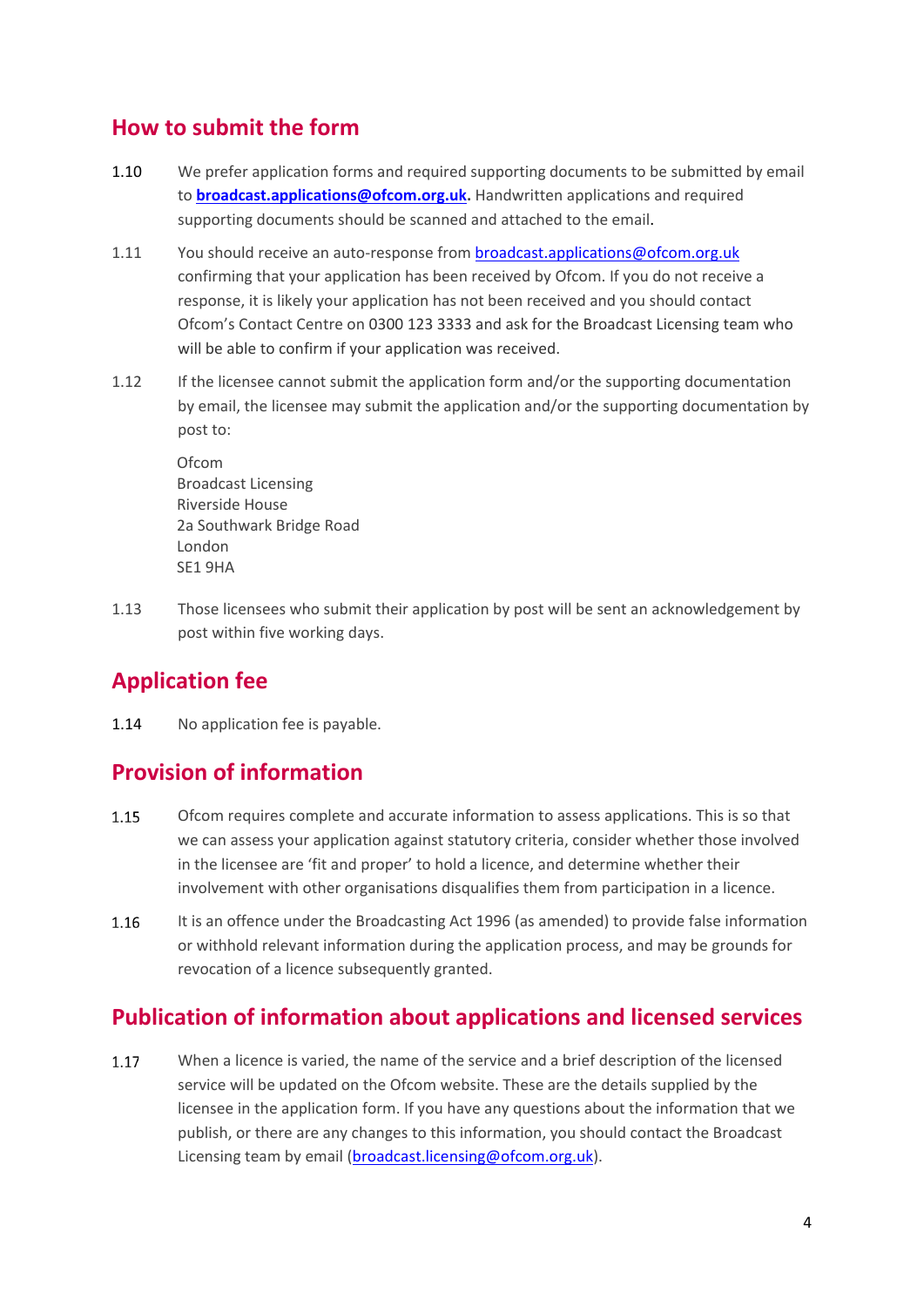1.18 Ofcom considers issued TLCS licences to be public documents and copies of licences will be made available to third parties on request.

## <span id="page-4-0"></span>**Data Protection**

1.19 We require the information requested in this form in order to carry out our licensing duties under the Broadcasting Act 1990, Broadcasting Act 1996 and Communications Act 2003. Please see Ofcom's General Privacy Statement [www.ofcom.org.uk/about-ofcom/foi](http://www.ofcom.org.uk/about-ofcom/foi-dp/general-privacy-statement)[dp/general-privacy-statement](http://www.ofcom.org.uk/about-ofcom/foi-dp/general-privacy-statement) for further information about how Ofcom handles your personal information and your corresponding rights.

## <span id="page-4-1"></span>**Keeping up to date with broadcasting matters**

- 1.20 We strongly recommend that the appropriate person at the licensee signs up to receive Ofcom's regular email updates on broadcasting matters including notification of when the Broadcast and On Demand Bulletin is published.
- 1.21 To sign up to receive these communications, you must visit <https://www.ofcom.org.uk/about-ofcom/latest/email-updates> and select 'Broadcasting'.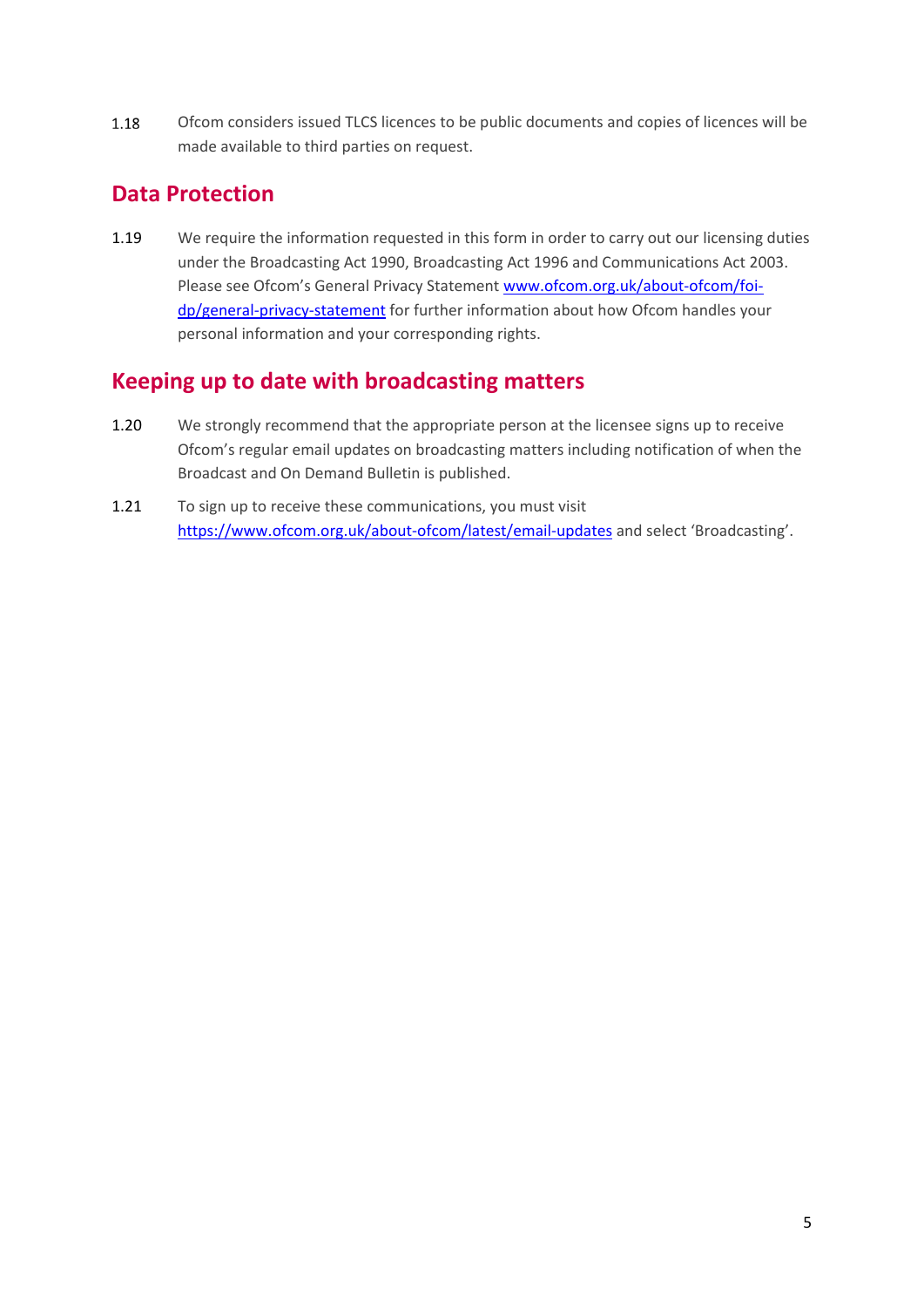# <span id="page-5-0"></span>2. The proposed service

#### **About this section**

The information you provide in this section will be used to form the basis of an annex to your licence. You will only be authorised to broadcast what is detailed in the annex of the licence. It is therefore important that you provide complete and detailed responses to the questions in this section.

Applicants should note that psychic and/or 'adult' content including 'adult chat' and 'adult sex chat' (even if only in teleshopping windows) is not permitted unless it is specifically authorised by the licence (see Guidance notes for licence applicants for further details). Therefore, if you are intending to broadcast this type of content, you must make this clear in your application so that, if Ofcom consents to the variation, it can be reflected in the annex of the licence.

If the proposed service will be simulcast in more than one territory and there will be no differences in the service between those territories other than language dubbing, you will not normally be required to have an additional licence. If there will be differences, such as order of schedule, or local advertising, you will normally require a separate licence. Please refer to our Guidance note on services broadcast into multiple territories [\(https://www.ofcom.org.uk/\\_\\_data/assets/pdf\\_file/0015/10437/licensing-position.pdf\)](https://www.ofcom.org.uk/__data/assets/pdf_file/0015/10437/licensing-position.pdf).

## <span id="page-5-1"></span>**General**

2.1 What is the name of the proposed service as it will appear on the Electronic Programme Guide (EPG)?

#### 2.2 Who is the target audience of your proposed service?

#### 2.3 Will the service be received:

i) In the United Kingdom? If so, in a particular area or locality?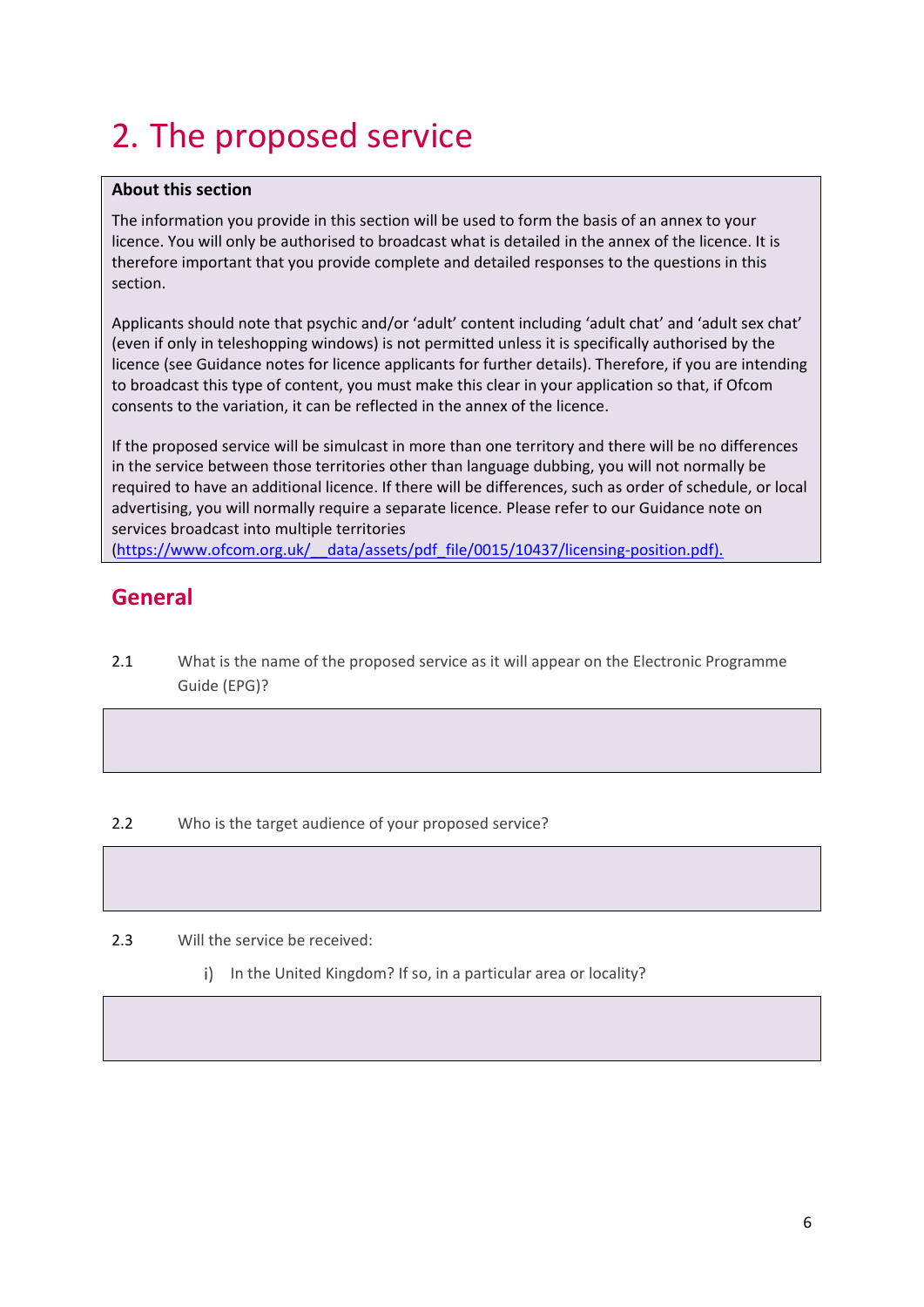- ii) In any other European Union (EU) countries? If so, where?
- iii) In any non-EU countries? If so, where?

2.4 In what language(s) will the service be transmitted?

2.5 Does this service already broadcast outside of the EU?

**Yes/No** (please delete as appropriate)

If yes, please provide details of where this service is available, and if the proposed service would be a direct feed from the existing service.

**Note:** if you intend to show your service in more than one territory please refer to our Guidance on the Licensing position of services broadcast into multiple territories<sup>[1](#page-6-1)</sup> and ensure that your service is licensed accordingly.

2.6 Will the service be free-to-air, subscription-based or pay per view?

2.7 What will be the hours of transmission (e.g. hours per day/week or, in the case of one-off events, the date and time of transmission)?

## <span id="page-6-0"></span>**Nature of the service**

<span id="page-6-1"></span><sup>&</sup>lt;sup>1</sup> Available at: https://www.ofcom.org.uk/ data/assets/pdf\_file/0015/10437/licensing-position.pdf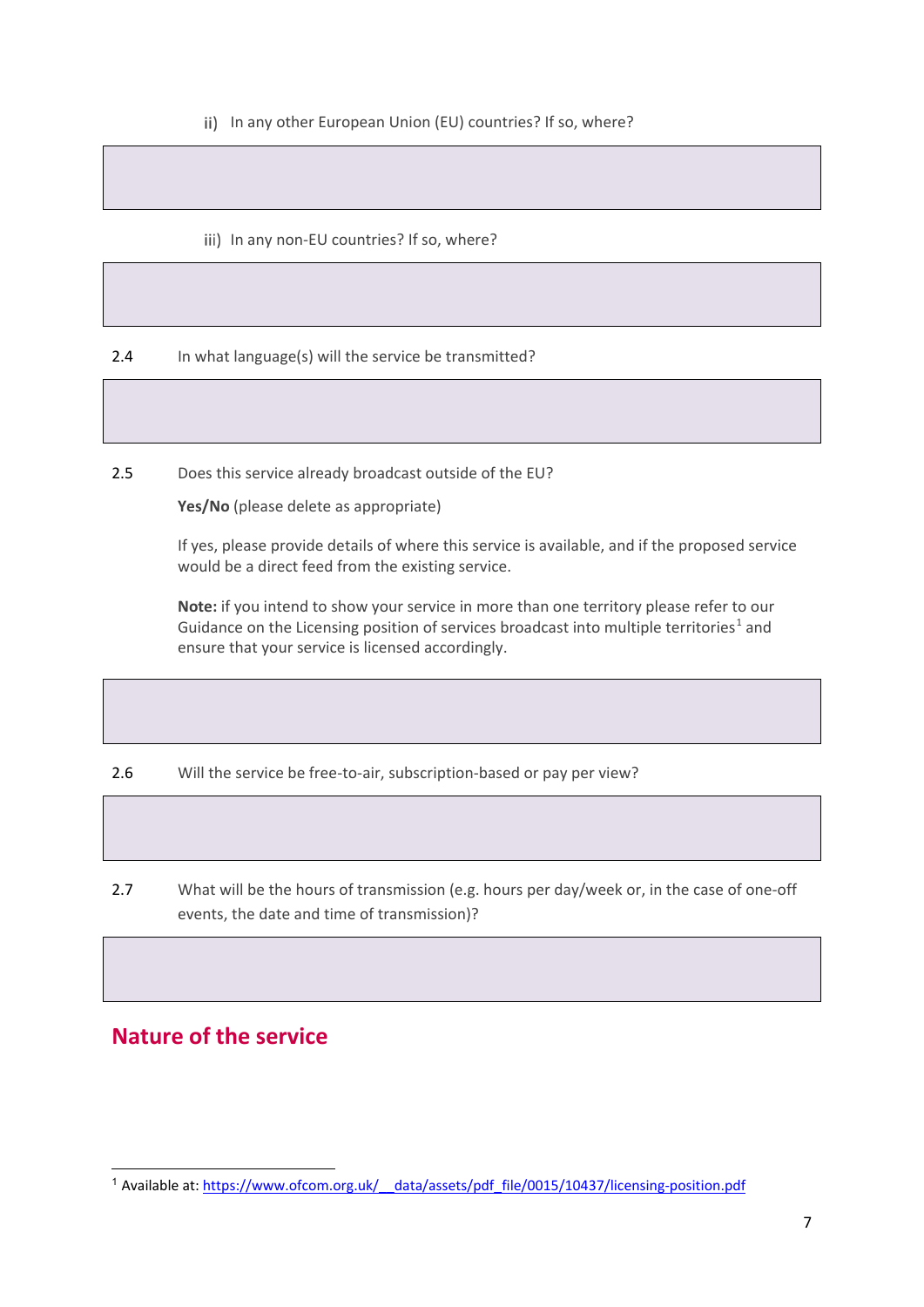2.8 Please provide a brief description of the content which will comprise the TLCS service. This description will be included in an annex to the licence to summarise the nature of the service.

2.9 What type of service do you intend to provide (choose **one**)? See the Guidance notes for licence applicants for further details about types of service.

| Type of service  | Please tick one |
|------------------|-----------------|
| Editorial        |                 |
| Self-promotional |                 |
| Teleshopping     |                 |

2.10 If the answer to 2.9 is 'editorial', please indicate which genres will be included in your service. If your answer to question 2.9 is 'teleshopping' or 'self-promotional' please proceed to question 2.11.

| Type of service                                 | Please tick all that apply |
|-------------------------------------------------|----------------------------|
| Adult (subscription-based) <sup>2</sup>         |                            |
| Children's/Youth                                |                            |
| Electronic Programme Guide (EPG)                |                            |
| Gaming (i.e. skills-based games - not gambling) |                            |
| General entertainment                           |                            |
| <b>Music</b>                                    |                            |
| <b>News</b>                                     |                            |
| Religious                                       |                            |
| Sport                                           |                            |
| Teleshopping windows or spots                   |                            |
| User generated content                          |                            |

2.11 If the proposed service is identical to an existing service licensed as a Digital Television Programme Service (DTPS) or a Digital Television Additional Service (DTAS), please confirm and provide the DTPS/DTAS licence number.

<span id="page-7-0"></span> $2$  i.e. Adult services not based on teleshopping.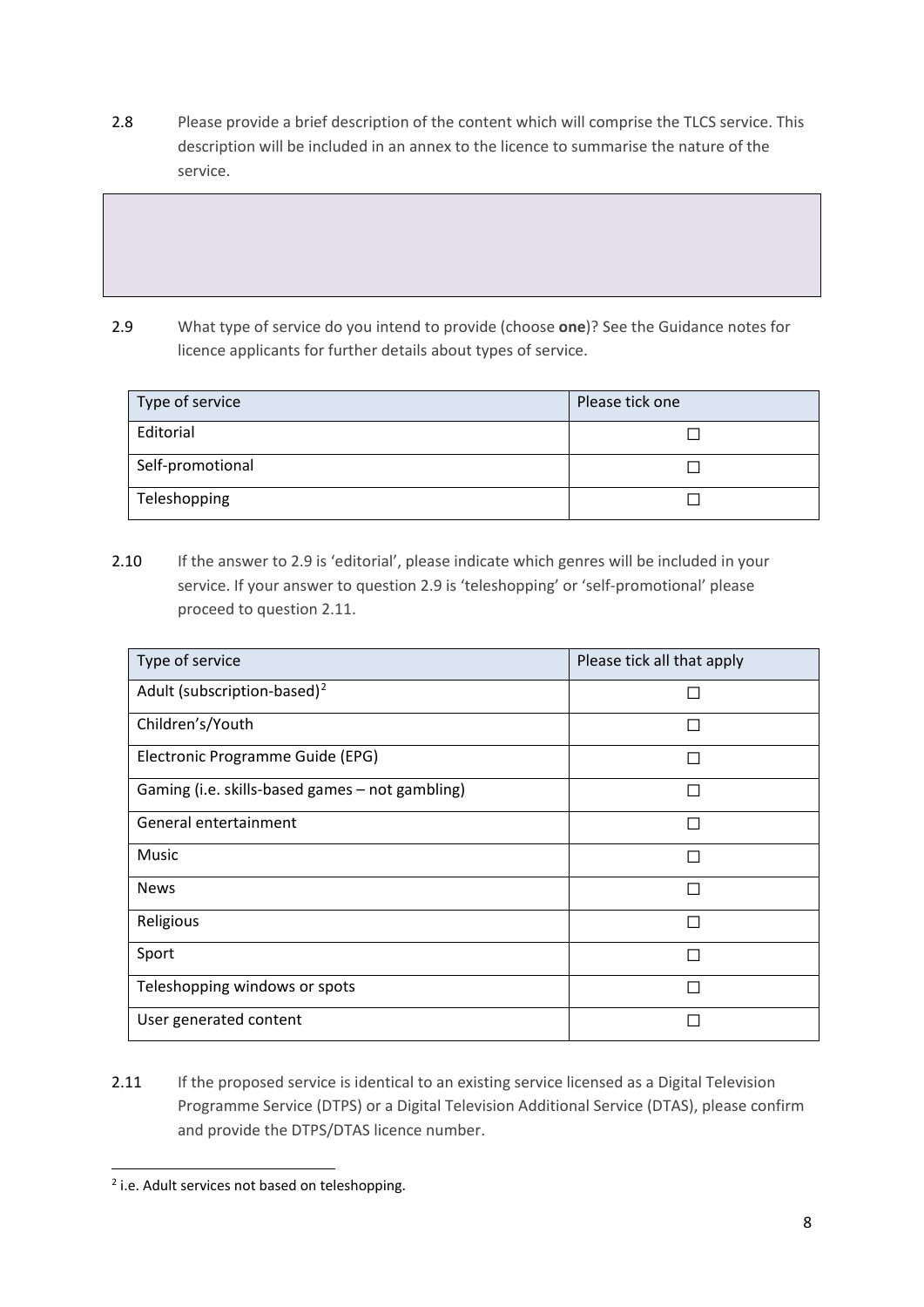2.12 Adult chat, adult sex chat, psychic or gambling (odds based) content must be licensed as teleshopping. See the Guidance notes for licence applicants for further details about how these content genres are regulated. These types of content are only authorised if detailed in the Annex to the licence.

If your answer to question 2.9 is 'teleshopping', please indicate whether you intend to include adult chat, adult sex chat, psychic or gambling (odds based) content as part of your proposed service.

| Type of service               | Please tick all that apply |
|-------------------------------|----------------------------|
| Adult chat content            |                            |
| Adult sex chat content        |                            |
| Psychic content               |                            |
| Gambling (odds based) content |                            |

- 2.13 Please describe in detail any interactive elements e.g. premium rate telephony services which the applicant intends to use as part of the service (e.g. the technology used, the purpose of the interactive element, and any charges to viewers for interacting).
- 2.14 If you have indicated that there will be interactive elements as part of the service which charges the viewer for interacting, please indicate whether, and if so, how these will be used to finance the channel.
- 2.15 Do you intend to incorporate any gambling in your service?

**Yes / No** (delete as appropriate).

**Note:** You will need to submit with your application, a copy of your licence from the appropriate authority.

## <span id="page-8-0"></span>**Advertising and sponsorship**

2.16 Do you intend to transmit advertising (including teleshopping)?

**Yes / No** (delete as appropriate).

If, 'No' please go straight to question 2.20.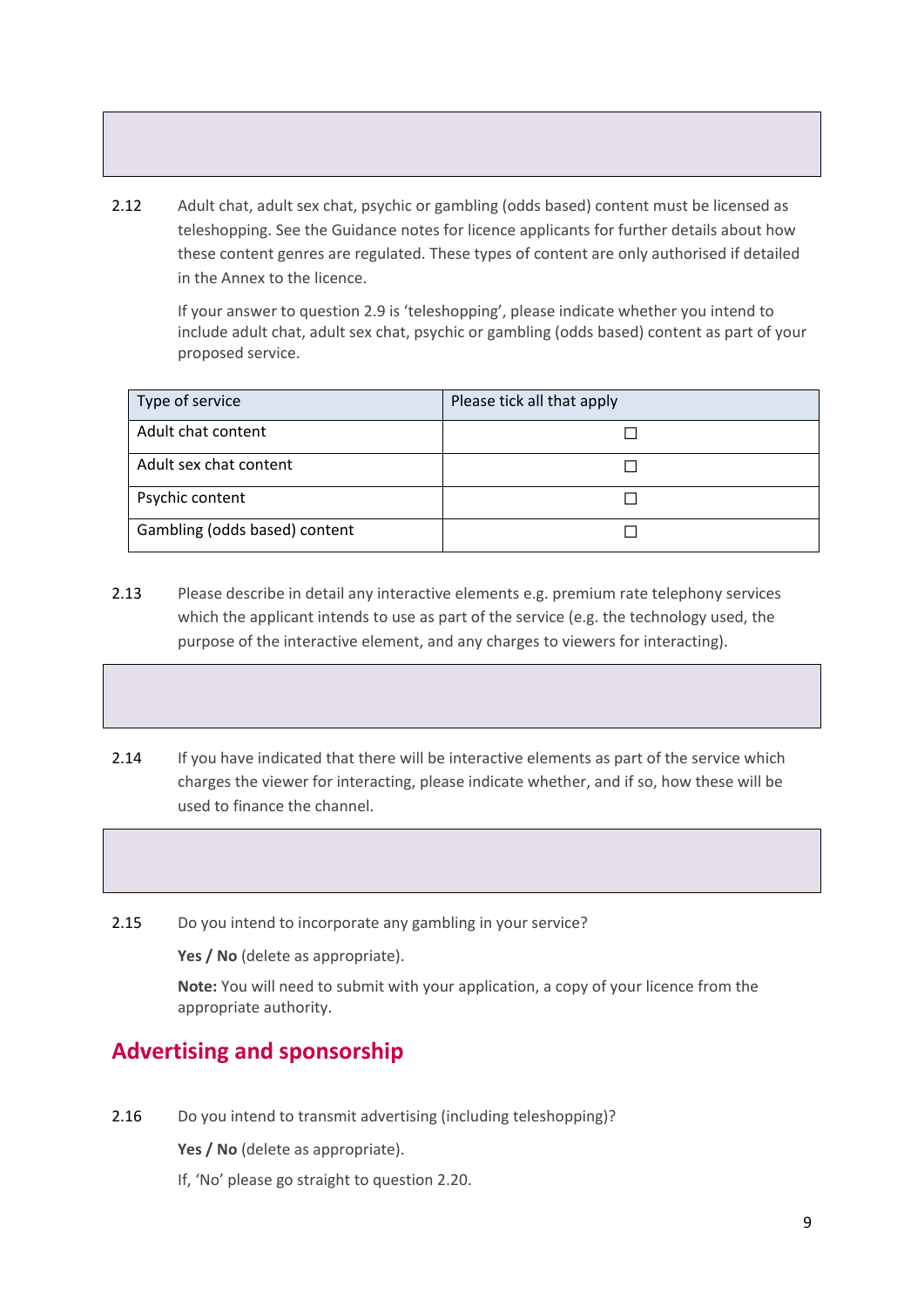- 2.17 What form will the advertising or teleshopping take (spot advertising, teleshopping windows)?
- 2.18 What amount of spot advertising do you intend to transmit? Please provide an **average number of minutes for each hour of programming**.
- 2.19 What amount of teleshopping do you intend to transmit? Please provide an **average number of hours per day**.
- 2.20 Do you plan to broadcast sponsored programmes (not applicable to teleshopping services)?

**Yes / No** (delete as appropriate).

### <span id="page-9-0"></span>**Video on demand services**

- 2.21 Please indicate below whether the applicant provides, or intends to provide, this service as a video on demand service.
	- a) **Yes**, I currently provide this service as a video on demand service.  $\Box$
	- b) **Yes**, I intend to provide this service as a video on demand service in the future.  $\Box$

If so, please indicate on which date you plan to launch the service:

- c) **No**, I do not currently provide or intend to provide this service as a video on demand service.  $\Box$
- 2.22 If you have answered a) to question 2.21, and the criteria which sets out what a video on demand service is are met, you are required to notify Ofcom<sup>[3](#page-9-1)</sup>. Please tick the statement below that applies to you:

<span id="page-9-1"></span><sup>&</sup>lt;sup>3</sup> The criteria are set out in section 368A(1) of the Communications Act 2003. Applicants must notify Ofcom if the criteria are met in accordance with section 368BA. Ofcom has also produced Guidance notes on who needs to notify an on demand programme service to Ofcom, available at: https://www.ofcom.org.uk/ data/assets/pdf file/0028/71839/guidance on who needs to notify.pdf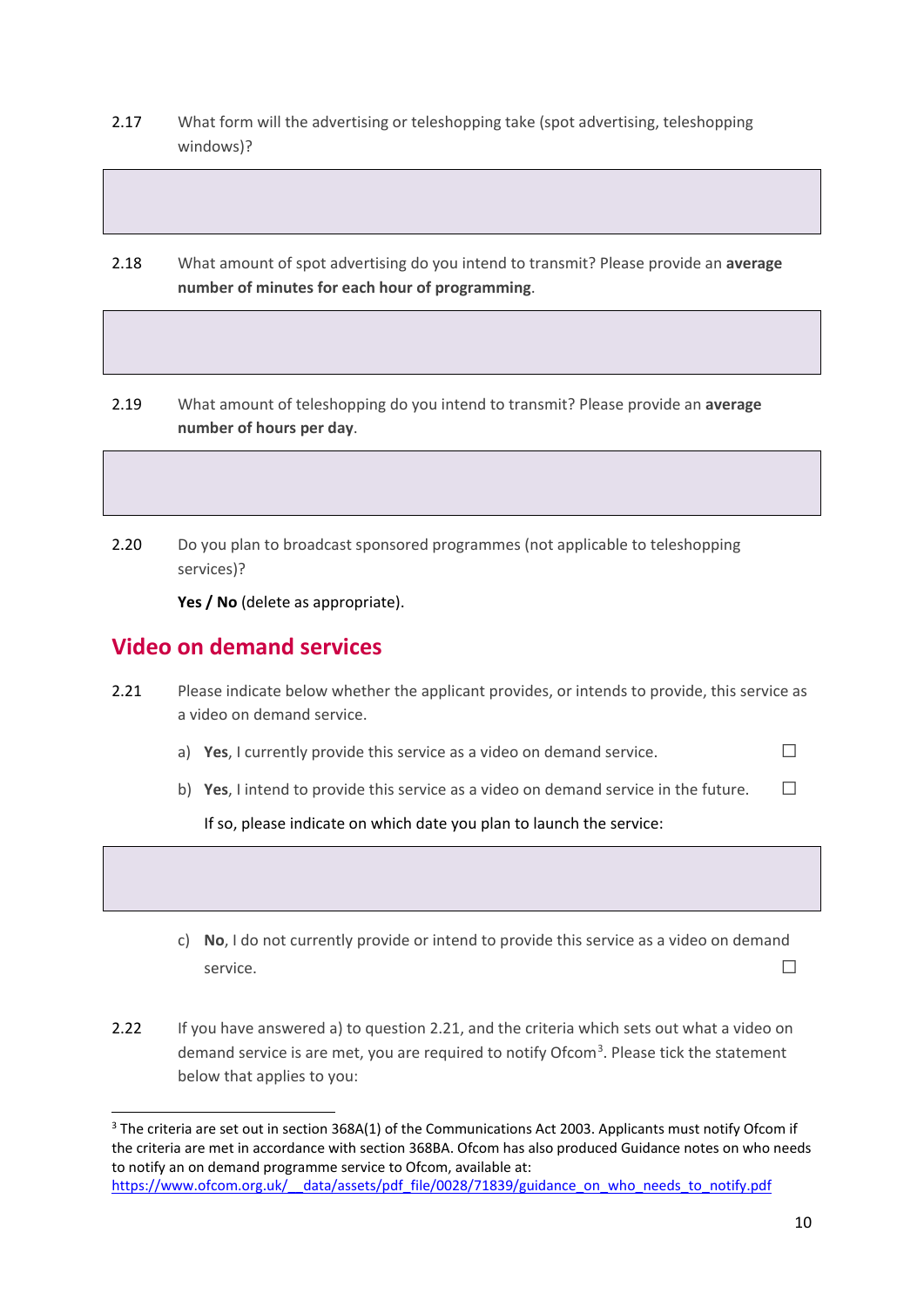| a) I have already notified the service to Ofcom $4$                                            |  |
|------------------------------------------------------------------------------------------------|--|
| If so, please provide the name of the service you notified:                                    |  |
|                                                                                                |  |
|                                                                                                |  |
| b) I plan to notify the service along with or shortly after this application <sup>5</sup> ; or |  |
| I do not plan to notify the service.<br>C)                                                     |  |
| If you have ticked c), please indicate why:                                                    |  |

<span id="page-10-1"></span><span id="page-10-0"></span><sup>4</sup> Or the Authority for Television on Demand (ATVOD) prior to 1 January 2016. The Authority for Television on Demand (ATVOD) regulated editorial on demand services until 31 December 2015. <sup>5</sup> Ofcom's notification form for on demand service providers is available at: https://www.ofcom.org.uk/ data/assets/file/0016/23920/notification.rtf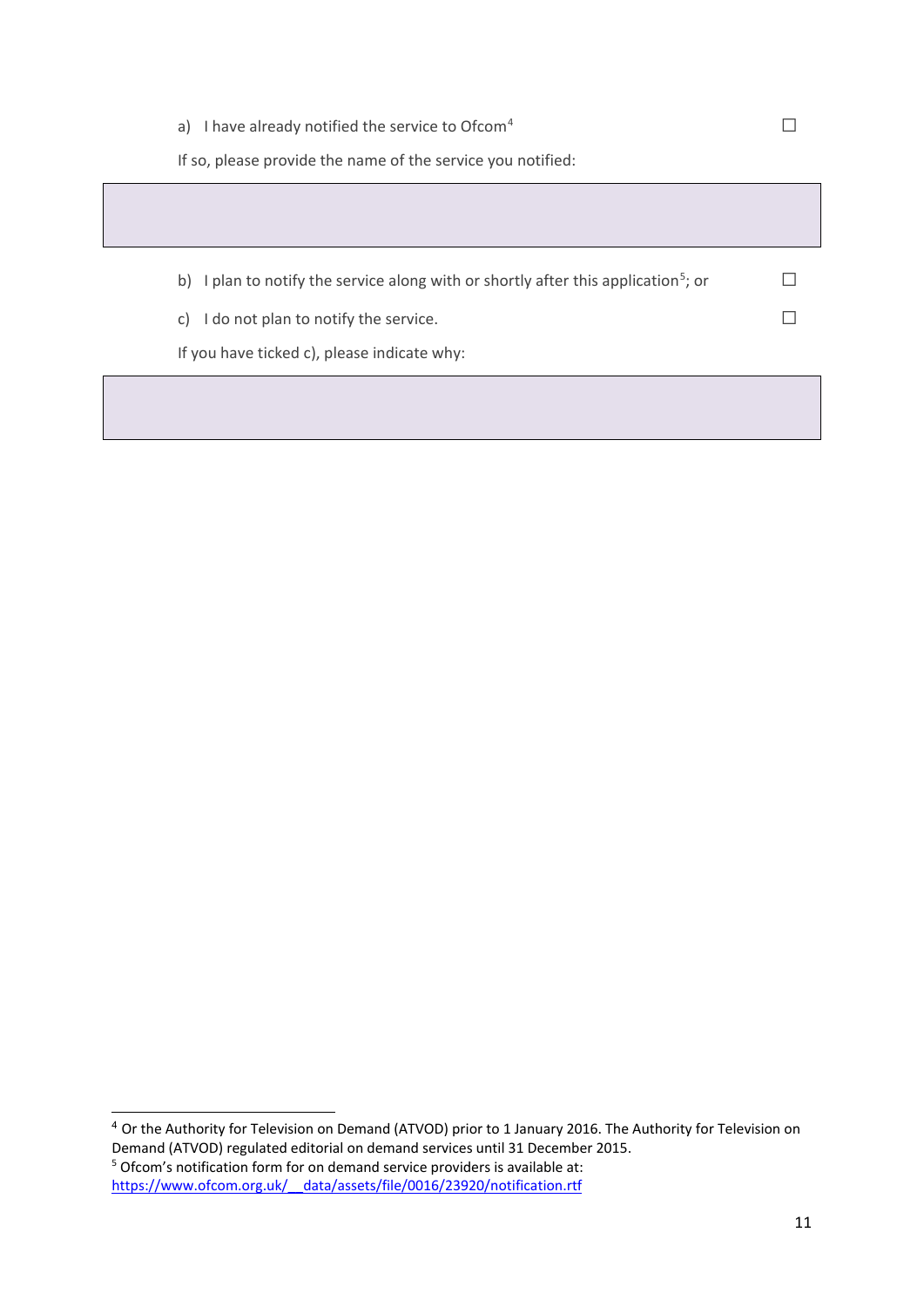# <span id="page-11-0"></span>3. Declaration

#### **About this section**

This form must be submitted by the licensee. **An agent may not sign the form.**

The person authorised to make the declaration on behalf of the licensee must print their name and must be one of the following:

- A director of the company or the company secretary where the licensee is a company.

- A designated member where the licensee is a Limited Liability Partnership.

- A partner, where the licensee is a partnership.

- A member of the organisation's governing body where the licensee is an unincorporated body or association.

- The individual who is the licensee where the licensee is an individual.

The declaration must also be dated.

- 3.1 I hereby apply to the Office of Communications (Ofcom) to vary the Television Licensable Content Service described above and declare that the information given in this application form and the documents, statements and particulars submitted with it are, to the best of my knowledge and belief, correct.
- $3.2$ I understand that Ofcom reserves the right to revoke the licence(s) if at any time any material statement made to Ofcom is found to be false and to have been by the licensee or any member or officer thereof knowing it to be false. I also understand that under section 144 of the Broadcasting Act 1996 the provision of false information could incur a criminal conviction and a disqualification from the holding of a Broadcasting Act licence.

#### **Full name (BLOCK CAPITALS) of the person authorised to make the application of behalf of the applicant:**

#### **Date of application:**

**If the applicant is NOT an individual, please complete one of the following sections:**

#### **If the applicant is a BODY CORPORATE:**

I am authorised to make this application on behalf of the applicant in my capacity as (delete as appropriate):

Company secretary / company director / designated member (in the case of a Limited Liability Partnership)